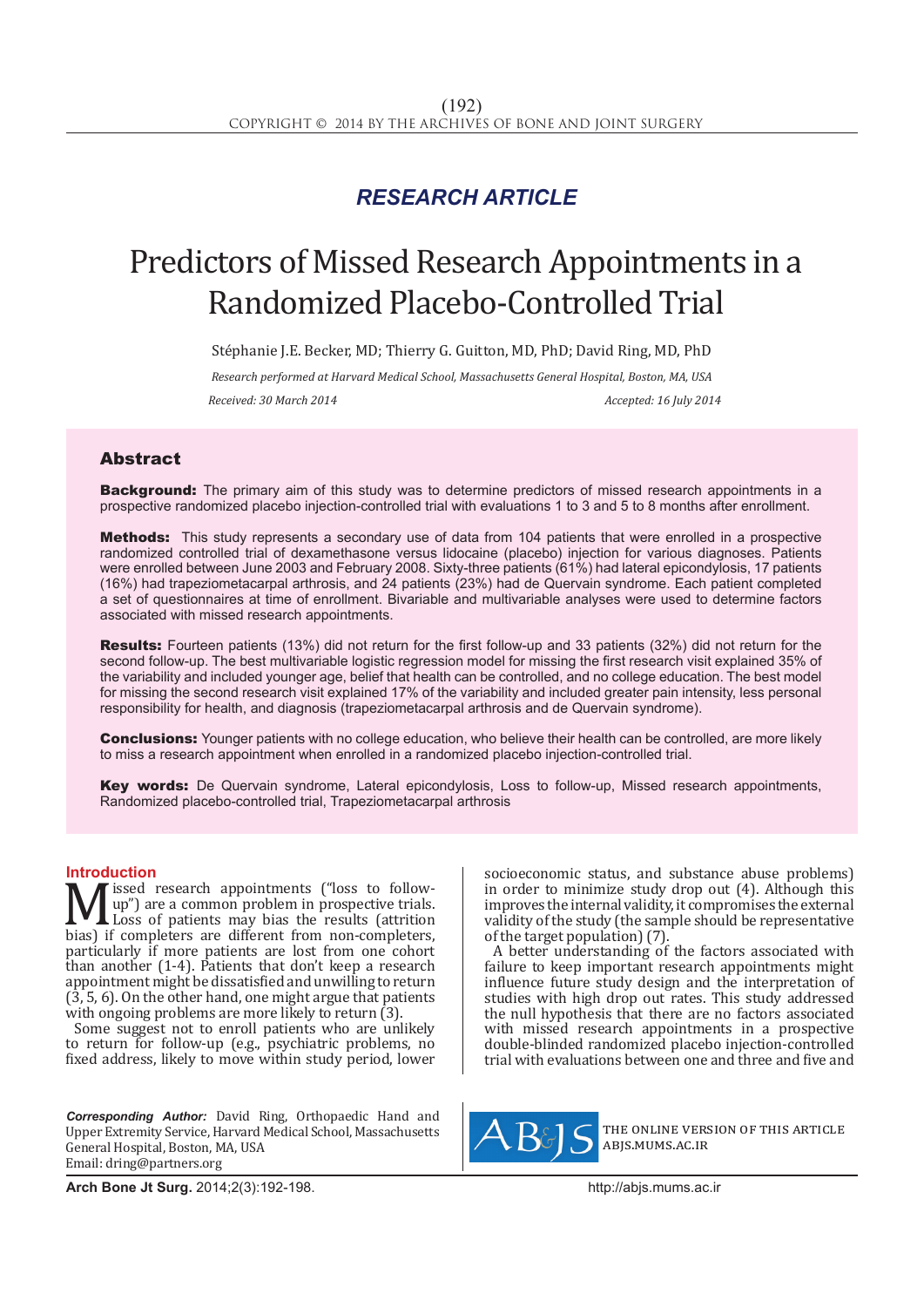MISSED RESEARCH APPOINTMENTS THE ARCHIVES OF BONE AND JOINT SURGERY. ABJS.MUMS.AC.IR VOLUME 2. NUMBER 3. SEPTEMBER 2014

| Table 1. Bivariable Analysis of Missing First Research Appointment |                |                                                       |               |                  |                 |             |                            |          |
|--------------------------------------------------------------------|----------------|-------------------------------------------------------|---------------|------------------|-----------------|-------------|----------------------------|----------|
|                                                                    |                |                                                       |               |                  |                 |             |                            |          |
|                                                                    |                | <b>First Research Appointment</b><br>Completed (n=90) |               |                  | Missed $(n=14)$ |             | $n = 104$                  |          |
| Parameter                                                          | Mean           | <b>SD</b>                                             | Range         | Mean             | <b>SD</b>       | Range       | Correlation                | P value  |
| Age (years)                                                        | 50             | 10                                                    | 26-73         | 44               | 11              | 24-67       | <b>NS</b>                  | 0.053    |
| Education (years)                                                  | 15             | 2.9                                                   | $8 - 24$      | 14               | 3.3             | $8 - 20$    | <b>NS</b>                  | 0.17     |
| <b>DASH</b>                                                        | 30             | 16                                                    | 1.7-77        | 27               | 12              | 3.3-44      | <b>NS</b>                  | 0.72     |
| Pain                                                               | 4.8            | 2.1                                                   | $0.6 - 9.7$   | $6.1\,$          | 2.3             | $1.6 - 8.7$ | 0.21                       | 0.031    |
| <b>IHLC</b>                                                        | 24             | 4.7                                                   | 6-34          | 21               | 6.4             | 8-30        | <b>NS</b>                  | $0.17\,$ |
| <b>CHLC</b>                                                        | 17             | 5.3                                                   | 6-34          | 12               | 5.0             | $6 - 23$    | 0.28                       | 0.0039   |
| PHLC                                                               | 17             | 6.2                                                   | $6 - 36$      | 14               | 7.9             | $6 - 36$    | <b>NS</b>                  | 0.062    |
| CES-D ( $n = 76$ )                                                 | 10             | 12                                                    | $0 - 52$      | 9.5              | 10              | $0 - 32$    | <b>NS</b>                  | 0.86     |
| $PCS(n = 76)$                                                      | 21             | 8.7                                                   | 13-49         | 26               | 10              | 13-43       | <b>NS</b>                  | 0.19     |
| $E PQ-R$ psychoticism $(n = 82)$                                   | 6.1            | 4.3                                                   | $1 - 26$      | 6.3              | 4.1             | $1 - 14$    | <b>NS</b>                  | $0.70\,$ |
| EPQ-R extraversion $(n = 82)$                                      | 13             | 5.5                                                   | $0 - 22$      | 16               | 3.6             | $9 - 21$    | <b>NS</b>                  | $0.12\,$ |
| EPQ-R neuroticism $(n = 82)$                                       | 11             | 6.3                                                   | $0 - 24$      | $10\,$           | 4.6             | $2 - 19$    | <b>NS</b>                  | 0.98     |
| EPQ-R dishonesty ( $n = 82$ )                                      | 11             | $4.5\,$                                               | $2 - 24$      | 12               | 5.6             | $3 - 19$    | <b>NS</b>                  | 0.28     |
| Parameter                                                          | <b>Number</b>  |                                                       | $\frac{0}{0}$ | <b>Number</b>    |                 | $\%$        | Correlation                | P value  |
| Gender                                                             |                |                                                       |               |                  |                 |             | $\rm{NS}$                  | 0.99     |
| Male                                                               | 32             |                                                       | 35.6          | 5                |                 | 35.7        |                            |          |
| Female                                                             | 58             |                                                       | 64.4          | 9                |                 | 64.3        |                            |          |
| Race                                                               |                |                                                       |               |                  |                 |             | <b>NS</b>                  | 0.61     |
| White                                                              | 81             |                                                       | 90.0          | 11               |                 | 78.6        |                            |          |
| Black                                                              | $\overline{4}$ |                                                       | 4.4           | $\mathbf{1}$     |                 | 7.1         |                            |          |
| Hispanic                                                           | $\mathbf{2}$   |                                                       | 2.2           | $\mathbf{1}$     |                 | 7.1         |                            |          |
| Asian / Pacific Islander                                           | 3              |                                                       | 3.3           | $\mathbf{1}$     |                 | 7.1         |                            |          |
| Marital status                                                     |                |                                                       |               |                  |                 |             |                            | 0.023    |
| Single                                                             | 16             |                                                       | 17.8          | $\boldsymbol{7}$ |                 | 50.0        |                            |          |
| Married / living with partner                                      | 60             |                                                       | 66.7          | 5                |                 | 35.7        |                            |          |
| Separated / widowed                                                | 14             |                                                       | 15.5          | $\overline{2}$   |                 | 14.3        |                            |          |
| Work status                                                        |                |                                                       |               |                  |                 |             | <b>NS</b>                  | 0.64     |
| Working, full-time or part-time                                    | 64             |                                                       | 71.1          | 11               |                 | 78.6        |                            |          |
| Homemaker                                                          | 5              |                                                       | 5.6           | $\boldsymbol{0}$ |                 | 0.0         |                            |          |
| Retired                                                            | 4              |                                                       | 4.4           | $\mathbf{1}$     |                 | 7.1         |                            |          |
| Unemployed                                                         | 9              |                                                       | 10.0          | $\overline{c}$   |                 | 14.3        |                            |          |
| Other / unknown                                                    | 8              |                                                       | 8.9           | $\boldsymbol{0}$ |                 | 0.0         |                            |          |
| Degree of education                                                |                |                                                       |               |                  |                 |             | <b>NS</b>                  | 0.082    |
| No high school diploma                                             | 4              |                                                       | 4.4           | $\overline{c}$   |                 | 14.2        |                            |          |
| High school diploma                                                | 22             |                                                       | 24.5          | 6                |                 | 42.9        |                            |          |
| College education                                                  | 64             |                                                       | 71.1          | 6                |                 | 42.9        |                            |          |
| Diagnosis                                                          |                |                                                       |               |                  |                 |             | <b>NS</b>                  | 0.31     |
| Trapeziometacarpal arthrosis                                       | 14             |                                                       | 15.5          | 3                |                 | 21.4        |                            |          |
| De Quervain's tendosynovitis                                       | 23             |                                                       | 25.6          | $\mathbf{1}$     |                 | $7.2\,$     |                            |          |
| Lateral elbow pain                                                 | 53             |                                                       | 58.9          | $10\,$           |                 | 71.4        |                            |          |
| Injection                                                          |                |                                                       |               |                  |                 |             | $\mathop{\rm NS}\nolimits$ | 0.65     |
| Placebo                                                            | $38\,$         |                                                       | 42.2          | 5                |                 | 35.7        |                            |          |
| Cortisone                                                          | 52             |                                                       | 57.8          | 9                |                 | 64.3        |                            |          |

eight months after enrollment.

#### **Materials and Methods**

This study represents a secondary use of data from a prospective double-blind randomized controlled trial comparing arm-specific disability after a single injection of dexamethasone and lidocaine versus a single injection of placebo (lidocaine only) for lateral elbow pain, trapeziometacarpal (TMC) arthrosis, and de Quervain syndrome (8, 9). Secondary use of the data was approved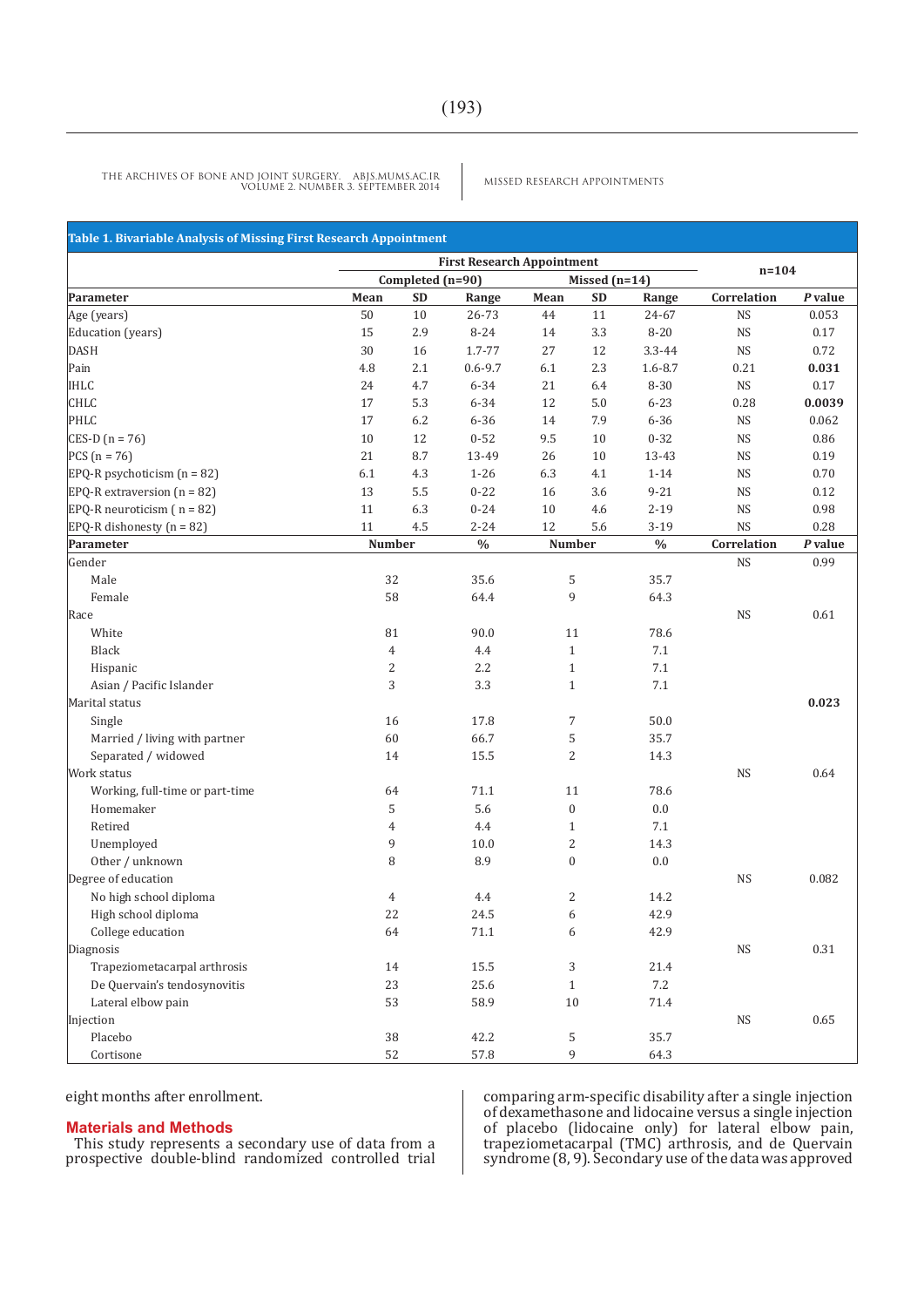THE ARCHIVES OF BONE AND JOINT SURGERY. ABJS.MUMS.AC.IR MISSED RESEARCH APPOINTMENTS VOLUME 2. NUMBER 3. SEPTEMBER 2014

| Table 2. Multivariable Logistic Regression Analysis of Missing First Research Appointment | $n = 104$ |            |                       |              |  |  |
|-------------------------------------------------------------------------------------------|-----------|------------|-----------------------|--------------|--|--|
| Predictor                                                                                 | P value   | Odds ratio | 95% CI for Odds Ratio |              |  |  |
|                                                                                           |           |            | Lower                 | <b>Upper</b> |  |  |
| Age                                                                                       | 0.018     | 0.92       | 0.85                  | 1.0          |  |  |
| <b>CHLC</b>                                                                               | 0.0034    | 0.79       | 0.68                  | 0.93         |  |  |
| No high school diploma                                                                    | 0.015     | 18         | 1.7                   | 187          |  |  |
| High school diploma                                                                       | 0.045     | 4.3        | 1.0                   | 18           |  |  |
| $ N =$ Number; CI = Confidence Interval; CHLC = Chance Health Locus of Control scale.     |           |            |                       |              |  |  |

#### by our Human Research Committee.

One hundred and seven patients were enrolled between June 2003 and February 2008. Each patient completed a Visual Analogue Scale (VAS) for pain, the Disabilities of the Arm, Shoulder and Hand (DASH) questionnaire, and the general Multidimensional Health Locus of Control (MHLC) scale to measure patients' health-related beliefs  $(10, 11)$ . The subscales of the MHLC measure Internal Health Locus of Control (IHLC), Powerful Others Health Locus of Control (PHLC), and Chance of Health Locus of Control (CHLC). The Eysenck Personality Questionnaire (EPQ-R; a measure of personality traits) was administered until the lateral elbow pain study was complete and then it was discontinued (12). After enrollment of the first 28 patients, the protocol was amended to include the Center for Epidemiologic Studies – Depression Scale (CES-D) and the Pain Catastrophizing Scale (PCS) (13- 15). Patients were asked to return between one and three months and between five and eight months after the injection to complete additional measurements. A research assistant not involved in patient care tried to contact patients by phone (a maximum of three times) if they did not return for a research appointment, to schedule an appointment or ask them to complete the questionnaires via mail.

Three patients were excluded because enrollment data was unavailable, in one case the patient did not return the questionnaires and in the other two cases the data was misplaced. One hundred and four patients were left for analysis: 63 patients (61%) had lateral elbow pain, 17 (16%) had TMC arthrosis, and 24 (23%) had de Quervain syndrome.

#### *Statistical analysis*

A post-hoc power analysis showed that the 104 available patients would provide 81% power to detect factors with an odds ratio of 2.3 for missing the first research visit (two-tailed alpha =  $0.05$ , beta =  $0.19$ ).

Non-parametric tests were used to assess relationships between variables since the data was not normally distributed. Missing answers and missing or invalid questionnaires were addressed with mean imputation. The Mann-Whitney U test was used to evaluate a dichotomous variable and a continuous variable. An approximate effect size (r value) was calculated from the z value that is reported with the Mann-Whitney U test. The Chi-square test was performed to assess the difference between two categorical variables.

Relationships between continuous variables were determined with Spearman correlations. Variables with a significance level of *P*<0.10 in the bivariable analysis, with the exception of the EPQ-R, CES-D, and PCS questionnaires, were included in a multivariable logistic regression analysis using the stepwise backward method. A separate multivariable regression was also performed for patients that completed the EPQ-R questionnaire. Before performing a regression analysis, categorical variables with three or more categories were transformed into dichotomous dummy variables. A *P*-value of 0.05 was considered significant.

#### **Results**

Despite three phone attempts to contact patients by a research assistant, 14 patients (13%) missed the first research visit and 33 patients (32%) missed the second research visit. Four patients (all with lateral elbow pain) that missed the first research visit did return for the second research visit.

Some patients returned, but did not complete the questionnaires. This was likely our fault (research assistant failed to have them complete the questionnaires), and was therefore not counted as missing a visit. Three patients returned about one month after the injection, but didn't complete the questionnaires. Five saw the surgeon a second time but didn't complete questionnaires.

#### *Numbers analyzed*

Mean imputations were performed for the following missing or incomplete measures: one DASH questionnaire, four VAS pain ratings, three MHLC questionnaires, two CES-D questionnaires, one PCS questionnaire, and three EPQ-R questionnaires. After the mean imputations, CES-D and PCS scores were available for a subgroup of 76 patients and EPQ-R scores were available for all 63 lateral elbow pain patients, and for six patients with TMC arthrosis, and 13 patients with de Quervain syndrome.

#### *Predictors of missing the first research appointment*

In bivariable analysis, missing the first research appointment was significantly associated with single status (vs. living with partner/married), greater pain intensity, and lower CHLC. Associations that met the criterion for entry into the regression analysis (*P*<0.10) included younger age, lower PHLC, and no college education (Table 1). The best logistic regression model for missing the first research appointment included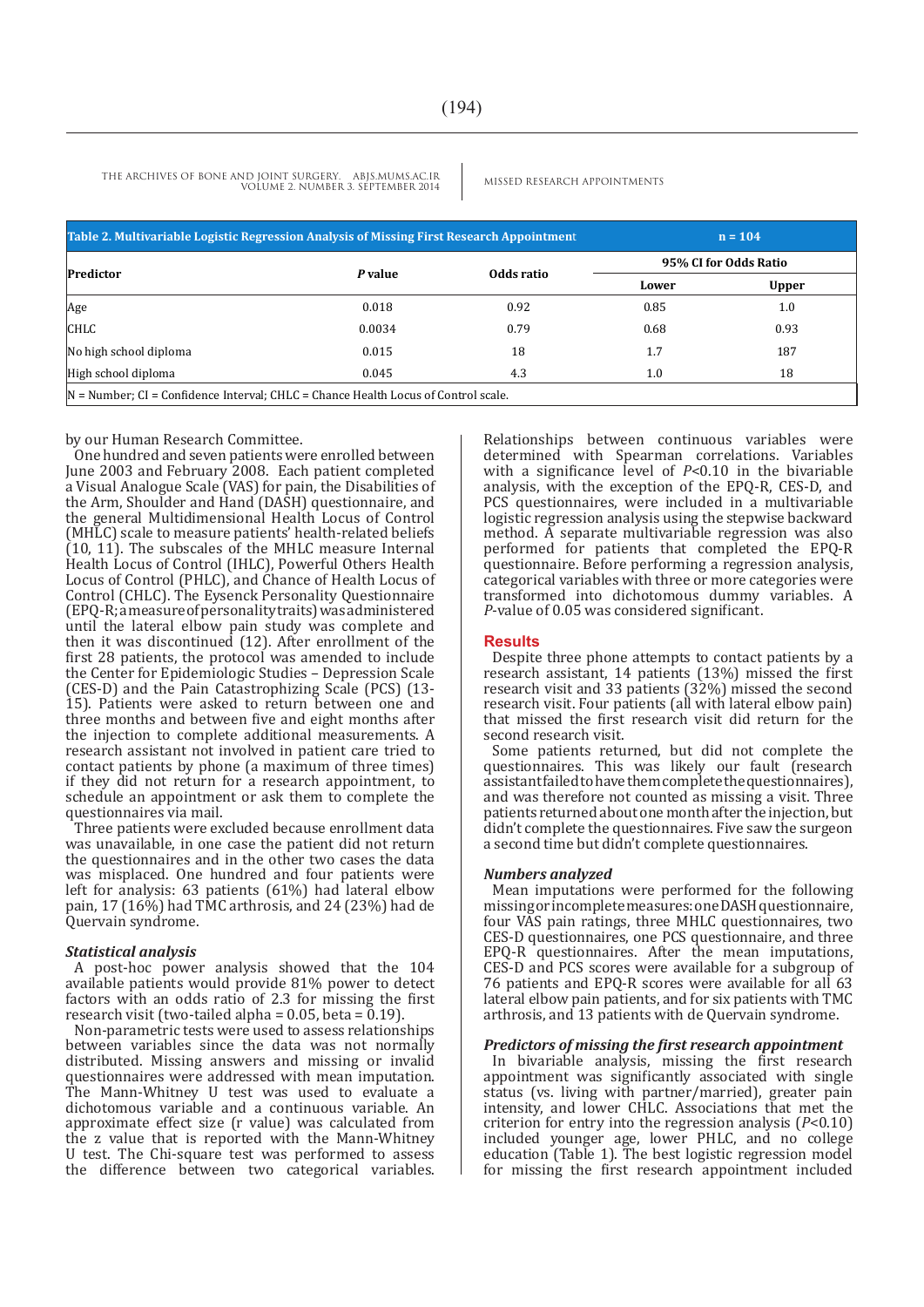MISSED RESEARCH APPOINTMENTS THE ARCHIVES OF BONE AND JOINT SURGERY. ABJS.MUMS.AC.IR VOLUME 2. NUMBER 3. SEPTEMBER 2014

| Table 3. Bivariable Analysis of Missing Second Research Appointment |                                    |                  |             |                  |               |               |             | $n = 104$ |
|---------------------------------------------------------------------|------------------------------------|------------------|-------------|------------------|---------------|---------------|-------------|-----------|
|                                                                     | <b>Second Research Appointment</b> |                  |             |                  |               |               |             |           |
|                                                                     |                                    | Completed (n=71) |             |                  | Missed (n=33) |               |             |           |
| Parameter                                                           | Mean                               | <b>SD</b>        | Range       | Mean             | <b>SD</b>     | Range         | Correlation | P value   |
| Age (years)                                                         | 50                                 | 9.7              | 32-73       | 47               | 12            | 24-72         | <b>NS</b>   | 0.20      |
| Education (years)                                                   | 15                                 | 3.0              | $8 - 24$    | 15               | 2.9           | $8 - 20$      | <b>NS</b>   | 0.55      |
| <b>DASH</b>                                                         | 28                                 | 17               | 1.7-76      | 33               | 13            | $3.3 - 62$    | 0.20        | 0.041     |
| Pain                                                                | 4.7                                | 2.1              | $0.6 - 9.0$ | 5.7              | 2.2           | $1.2 - 9.7$   | 0.19        | 0.0496    |
| <b>IHLC</b>                                                         | 24                                 | $5.0\,$          | $6 - 34$    | 22               | 4.6           | 13-29         | 0.25        | 0.010     |
| <b>CHLC</b>                                                         | 16                                 | 5.3              | $6 - 34$    | 16               | 5.8           | $6 - 26$      | <b>NS</b>   | 0.63      |
| PHLC                                                                | 17                                 | 6.3              | $6 - 36$    | 17               | 6.8           | $6 - 36$      | <b>NS</b>   | 0.96      |
| $CES-D (n = 76)$                                                    | 9.8                                | 11               | $0 - 51$    | 11               | 12            | $0 - 52$      | <b>NS</b>   | 0.78      |
| $PCS(n = 76)$                                                       | 21                                 | 9.0              | 13-49       | 23               | 9.1           | 13-43         | <b>NS</b>   | 0.36      |
| $EPQ-R$ psychoticism $(n = 82)$                                     | 5.5                                | 3.5              | $1 - 17$    | 7.7              | 5.6           | $1 - 26$      | 0.21        | 0.036     |
| EPQ-R extraversion $(n = 82)$                                       | 14                                 | 5.4              | $2 - 22$    | 13               | 5.4           | $0 - 21$      | <b>NS</b>   | 0.60      |
| EPQ-R neuroticism $(n = 82)$                                        | 10                                 | 6.1              | $0 - 24$    | 12               | 5.9           | $0 - 22$      | <b>NS</b>   | 0.19      |
| EPQ-R dishonesty ( $n = 82$ )                                       | 11                                 | 4.7              | $2 - 24$    | 10               | 4.5           | $3 - 19$      | <b>NS</b>   | 0.48      |
| Parameter                                                           | <b>Number</b>                      |                  | $\%$        | <b>Number</b>    |               | $\frac{0}{0}$ |             |           |
| Gender                                                              |                                    |                  |             |                  |               |               | <b>NS</b>   | 0.91      |
| Male                                                                | 25                                 |                  | 35.2        | 12               |               | 36.4          |             |           |
| Female                                                              | 46                                 |                  | 64.8        | 21               |               | 63.6          |             |           |
| Race                                                                |                                    |                  |             |                  |               |               | <b>NS</b>   | 0.34      |
| White                                                               | 63                                 |                  | 88.8        | 29               |               | 87.9          |             |           |
| Black                                                               | $\overline{c}$                     |                  | 2.8         | 3                |               | 9.1           |             |           |
| Hispanic                                                            | 3                                  |                  | 4.2         | $\boldsymbol{0}$ |               | 0.0           |             |           |
| Asian / Pacific Islander                                            | 3                                  |                  | 4.2         | $\mathbf{1}$     |               | $3.0\,$       |             |           |
| Marital status                                                      |                                    |                  |             |                  |               |               | <b>NS</b>   | 0.17      |
| Single                                                              | 12                                 |                  | 16.9        | 11               |               | 33.3          |             |           |
| Married / living with partner                                       | 47                                 |                  | 66.2        | 18               |               | 54.6          |             |           |
| Separated / widowed                                                 | 12                                 |                  | 16.9        | 4                |               | 12.1          |             |           |
| Work status                                                         |                                    |                  |             |                  |               |               | <b>NS</b>   | 0.94      |
| Working, full time or part time                                     | 51                                 |                  | 71.8        | 24               |               | 72.7          |             |           |
| Homemaker                                                           | $\overline{4}$                     |                  | 5.6         | $\mathbf{1}$     |               | $3.0\,$       |             |           |
| Retired                                                             | 3                                  |                  | 4.2         | 2                |               | 6.1           |             |           |
| Unemployed                                                          | $\overline{7}$                     |                  | 9.9         | $\overline{4}$   |               | 12.1          |             |           |
| Other / unknown                                                     | 6                                  |                  | 8.5         | 2                |               | $6.1\,$       |             |           |
| Degree of education                                                 |                                    |                  |             |                  |               |               | <b>NS</b>   | 0.60      |
| No high school diploma                                              | 3                                  |                  | 4.2         | 3                |               | 9.1           |             |           |
| High school diploma                                                 | 19                                 |                  | 26.8        | 9                |               | 27.3          |             |           |
| College education                                                   | 49                                 |                  | 69.0        | $2\sqrt{1}$      |               | 63.6          |             |           |
| Diagnosis                                                           |                                    |                  |             |                  |               |               | <b>NS</b>   | 0.092     |
| Trapeziometacarpal arthrosis                                        | 9                                  |                  | 12.7        | 8                |               | 24.2          |             |           |
| De Quervain's tendosynovitis                                        | 14                                 |                  | 19.7        | 10               |               | 30.3          |             |           |
| Lateral elbow pain                                                  | 48                                 |                  | 67.6        | 15               |               | 45.5          |             |           |
| Injection                                                           |                                    |                  |             |                  |               |               | $_{\rm NS}$ | 0.48      |
| Placebo                                                             | 31                                 |                  | 43.7        | 21               |               | 36.4          |             |           |
| Cortisone                                                           |                                    |                  |             |                  |               | 63.6          |             |           |
|                                                                     | 40                                 |                  | 56.3        | 21               |               |               |             |           |

younger age, lower CHLC, and no college education, and explained 35% of the variability (Table 2).

*Predictors of missing the second research appointment* In bivariable analysis, missing the second research

appointment was significantly associated with higher DASH score, greater pain intensity, and lower IHLC. In the subgroups with EPQ-R, higher EPQ-R psychoticism score was a factor. The association between missing the second research appointment and lateral elbow pain (vs.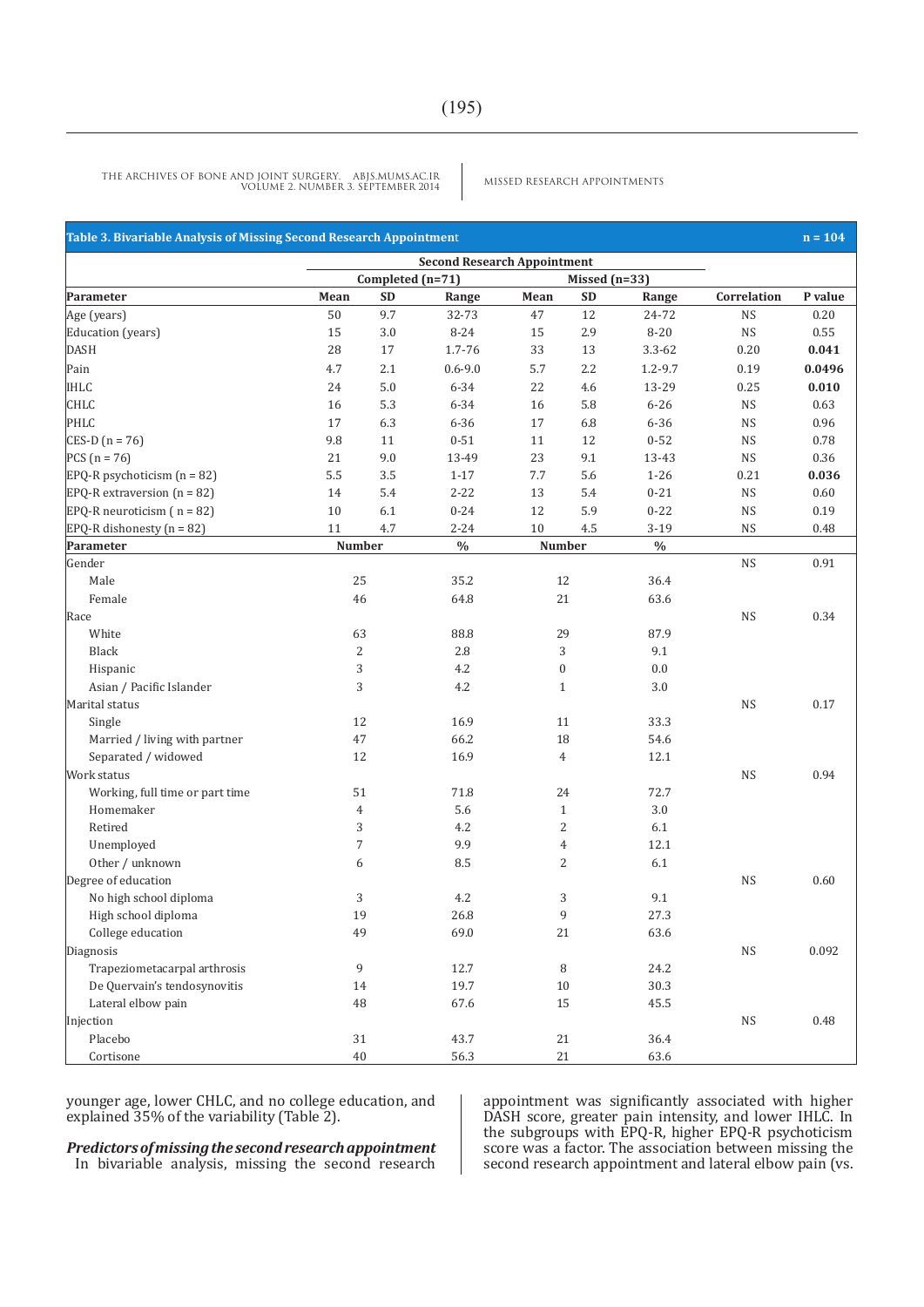THE ARCHIVES OF BONE AND JOINT SURGERY. ABJS.MUMS.AC.IR MISSED RESEARCH APPOINTMENTS VOLUME 2. NUMBER 3. SEPTEMBER 2014

| Table 4. Multivariable Logistic Regression Analysis of Missing Second Research Appointment |         | $n = 104$  |       |                       |  |  |
|--------------------------------------------------------------------------------------------|---------|------------|-------|-----------------------|--|--|
| Predictor                                                                                  | P value | Odds ratio |       | 95% CI for Odds Ratio |  |  |
|                                                                                            |         |            | Lower | Upper                 |  |  |
| Pain                                                                                       | 0.043   | 1.2        | 1.0   | 1.5                   |  |  |
| <b>IHLC</b>                                                                                | 0.050   | 0.91       | 0.84  | $1.0\,$               |  |  |
| Diagnosis of lateral elbow pain                                                            | 0.066   | 0.43       | 0.18  | 1.1                   |  |  |
| $ N =$ Number; CI = Confidence Interval; IHLC = Internal Health Locus of Control scale.    |         |            |       |                       |  |  |

TMC arthrosis or de Quervain syndrome) also met the criterion for entry into the regression analysis (*P*<0.10) (Table 3). The best logistic regression model explained 17% of the variability in missing the second research appointment and included greater pain intensity, lower IHLC, and the diagnosis of lateral elbow pain that lowered the probability of missing the appointment (Table 4). The multivariable model for the subgroup with EPQ-R was not statistically significant.

#### **Discussion**

We identified predictors of missed research appointments in a randomized placebo injection-controlled trial of patients with lateral epicondylosis, TMC arthrosis, and de Quervain syndrome. Over one third of the variance in missing the first research visit was accounted for by younger age, less education, and less of a sense that health was simply a matter of chance (lower CHLC). The model for missing the second research visit only explained 17% of the variance and included greater pain intensity, less personal control over health (lower IHLC), and diagnosis (TMC arthrosis or de Quervain syndrome).

Shortcomings to consider include that this was a secondary use of data, that our best logistic regression models might be over fitted (retain too many variables), and our inability to assess the extent to which patients' response to treatment affected the attrition rate because we did not have data on treatment outcomes for patients who were lost.

Our results are consistent with previous studies that identified younger patients with less education as more likely to miss research appointments in clinical trials (16-19). Greater pain intensity was also previously associated with attrition in clinical trials (5, 17). Lower IHLC (less of a sense of control over one's health) is a plausible correlate of missed research appointments. We are not sure how to interpret the higher loss to follow-up of TMC arthrosis and de Quervain syndrome patients which did not significantly contribute to the best multivariable model.

There were different predictors for missing the first and second research visits. The association between greater pain intensity and missing the second visit might indicate that patients with a worse treatment outcome were less likely to return, but we cannot study this because we do not have the outcomes of patients that did not return. The fact that we found different predictors, except for greater pain intensity, for missing the first and second research appointment fits our

experience. We believe that it is very likely that patients who completely drop out of a research study with two additional research visits after enrollment are different from those who do complete the first visit but not the second visit. Murray et al. tracked all patients and found that non-attenders after total hip replacement had a worse outcome (5). Chung et al. performed a long-term follow-up (average of 17 years) of patients who had capsular arthroplasties done for congenital dislocation of the hip and found that the least cooperative subjects had poor clinical outcome and were dissatisfied (20). Even a small number of lost patients can result in an over-optimistic conclusion of the studied intervention and could be harmful if leading to incorrect treatment recommendations (3).

There was no difference in missed research visits between the placebo and dexamethasone injection group. Significantly higher attrition rates have been found in placebo arms of placebo-controlled trials of secondgeneration antipsychotics and classical antipsychotics (21).

In the national Beta-Blocker Heart Attack Trial specific methods were used to enhance study compliance including appointment reminders, assistance with transportation, minimal waiting times, newsletters, continuity of care, involvement of family members, and close contact with private physicians (22). Completion rates with these methods were only slightly higher than those of comparable trials (22).

Sprague et al. implemented several strategies, involving exclusion criteria and the consent process, to minimize loss to follow-up in a multicenter, randomized controlled trial in orthopaedic surgery (4). Study staff was trained in communicating and negotiating with patients. Help was offered to clinical sites from the study center to locate patients with overdue visits. Visits were scheduled at times convenient for the patient, reminders for upcoming visits were provided, contact was regularly maintained, and participation demands were reduced for certain patients. Follow-up during the first year was completed by 94% of 440 patients; however, 15.8% of patients excluded from participation were due to "likely problems with maintaining follow-up" which may affect the generalizability of the study results.

Contacting patients and trying to get them to return requires substantial resources. We speculate that the following factors might improve retention of subjects in prospective research: education of research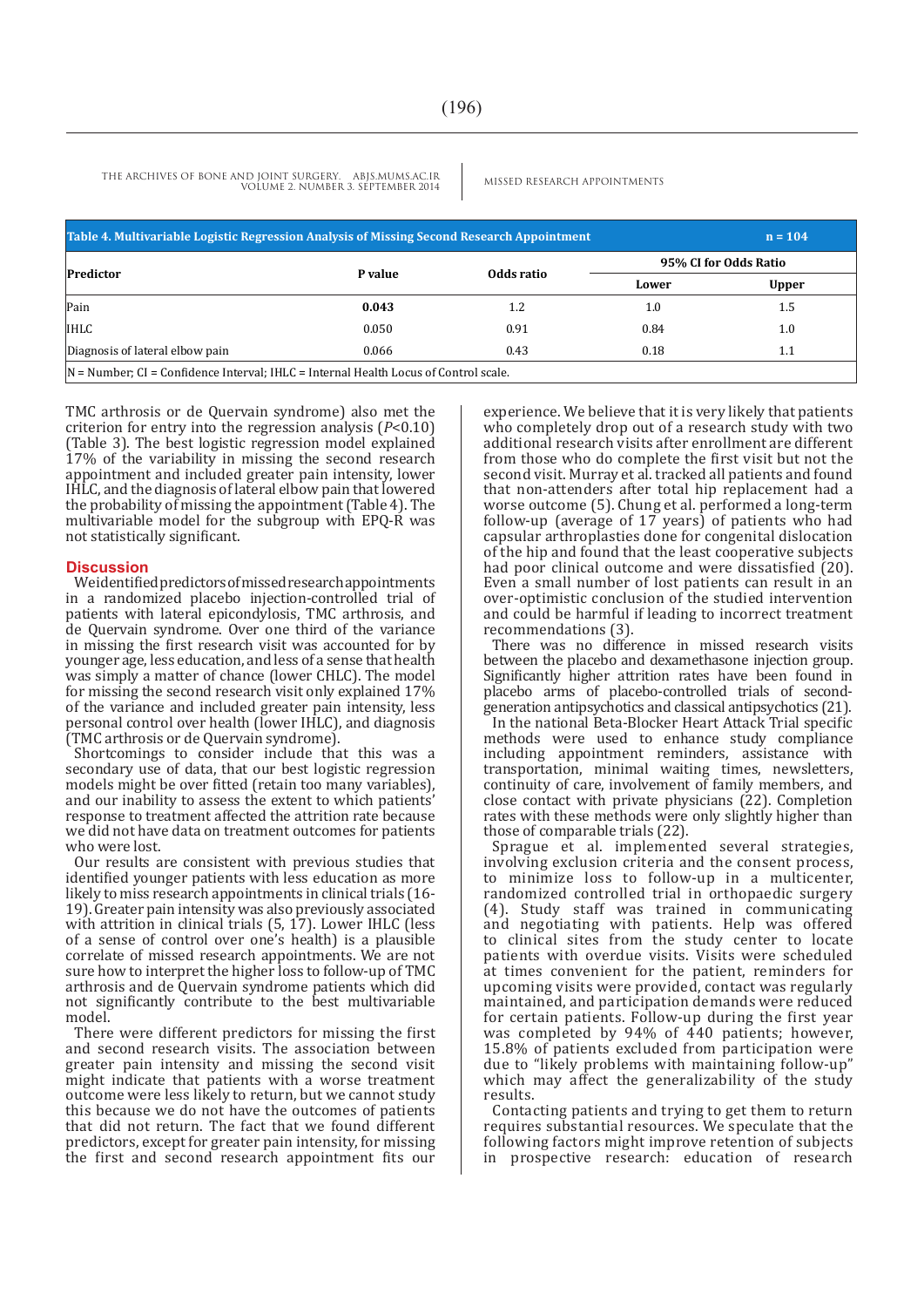THE ARCHIVES OF BONE AND JOINT SURGERY. ABJS.MUMS.AC.IR MISSED RESEARCH APPOINTMENTS VOLUME 2. NUMBER 3. SEPTEMBER 2014

personnel that younger, less educated patients can be more difficult to retain; organization of research projects so that as many potential methods of contact are used (e.g., email, phone, family members); and inviting and welcoming patients to express their dissatisfaction and providing an easy means to do so. We also found that we need to keep research assistants and coordinators involved in, focused on, and enthusiastic about research, and we need to develop better methods of tracking when patients involved in research return to the office so that questionnaires are completed at the appropriate time points.

#### **Acknowledgements**

SJEB is supported by Dutch research grants from "Anna Foundation|NOREF", "Genootschap Noorthey", and

"Stichting Vreedefonds", the Netherlands, for Scientific Research.

Stéphanie J.E. Becker MD David Ring MD, PhD Orthopaedic Hand and Upper Extremity Service, Harvard Medical School, Massachusetts General Hospital, Boston, MA, USA

Thierry G. Guitton MD, PhD Department of Orthopaedic Surgery, University of Amsterdam, Academic Medical Center, Amsterdam, The Netherlands

#### **References**

- 1. Bryant DM, Willits K, Hanson BP. Principles of designing a cohort study in orthopaedics. I Bone Joint Surg Am. 2009;91:10-4.
- 2. Orr PR, Blackhurst DW, Hawkins BS. Patient and clinic factors predictive of missed visits and inactive status in a multicenter clinical trial. The Macular Photocoagulation Study Group. Control Clin Trials. 1992; 13:40-9.
- 3. Smith JS, Watts HG. Methods for locating missing patients for the purpose of long-term clinical studies. J Bone Joint Surg Am. 1998; 80:431-8.
- 4. Sprague S, Leece P, Bhandari M, Tornetta P 3rd, Schemitsch E, Swiontkowski MF, et al. Limiting loss to follow-up in a multicenter randomized trial in orthopedic surgery. Control Clin Trials. 2003; 24:719-25.
- 5. Murray DW, Britton AR, Bulstrode CJ. Loss to followup matters. J Bone Joint Surg Br. 1997; 79:254-7.
- 6. Wildner M. Lost to follow-up. J Bone Joint Surg Br. 1995;77:657.
- 7. Schonfeld T, Anderson J. Dropout by design: advance planning for research participant noncompliance. Am J Bioeth. 2011; 11:18-20.
- 8. Lindenhovius A, Henket M, Gilligan BP, Lozano-Calderon S, Jupiter JB, Ring D. Injection of dexamethasone versus placebo for lateral elbow pain: a prospective, double-blind, randomized clinical trial. J Hand Surg Am. 2008; 33:909-19.
- 9. Makarawung DJ, Becker SJ, Bekkers S, Ring D. Disability and pain after cortisone versus placebo injection for trapeziometacarpal arthrosis and de

Quervain syndrome. Hand (N Y). 2013; 8:375-81.

- 10. Hudak PL, Amadio PC, Bombardier C. Development of an upper extremity outcome measure: the DASH (disabilities of the arm, shoulder and hand) [corrected]. The Upper Extremity Collaborative Group (UECG). Am J Ind Med. 1996; 29:602-8.
- 11. Wallston KA, Wallston BS, DeVellis R. Development of the Multidimensional Health Locus of Control (MHLC) Scales. Health Educ Monogr. 1978; 6:160-70.
- 12. Eysenck HJ, Eysenck SBG. Manual for the Eysenck Personality Questionnaire (EPQ-R Adult). San Diego: Educational Industrial Testing Service; 1994.
- 13. Radloff LS. 'The CES-D scale: A self report depression scale for research in the general population. Appl Psychol Meas. 1977; 1:385-401.
- 14. Weissman MM, Sholomskas D, Pottenger M, Prusoff BA, Locke BZ. Assessing depressive symptoms in five psychiatric populations: a validation study. Am J Epidemiol. 1977; 106:203-14.
- 15. Sullivan MJL, Bishop SR, Pivik J. The Pain Catastrophizing Scale: Development and Validation. Psychol Assess. 1995; 7:524-32.
- 16. Grindley EJ, Zizzi SJ, Nasypany AM. Use of protection motivation theory, affect, and barriers to understand and predict adherence to outpatient rehabilitation. Phys Ther. 2008; 88:1529-40.
- 17. Klenerman L, Slade PD, Stanley IM, Pennie B, Reilly JP, Atchison LE, et al. The prediction of chronicity in patients with an acute attack of low back pain in a general practice setting. Spine. 1995; 20:478-84.
- 18. Murnaghan ML, Buckley RE. Lost but not forgotten: